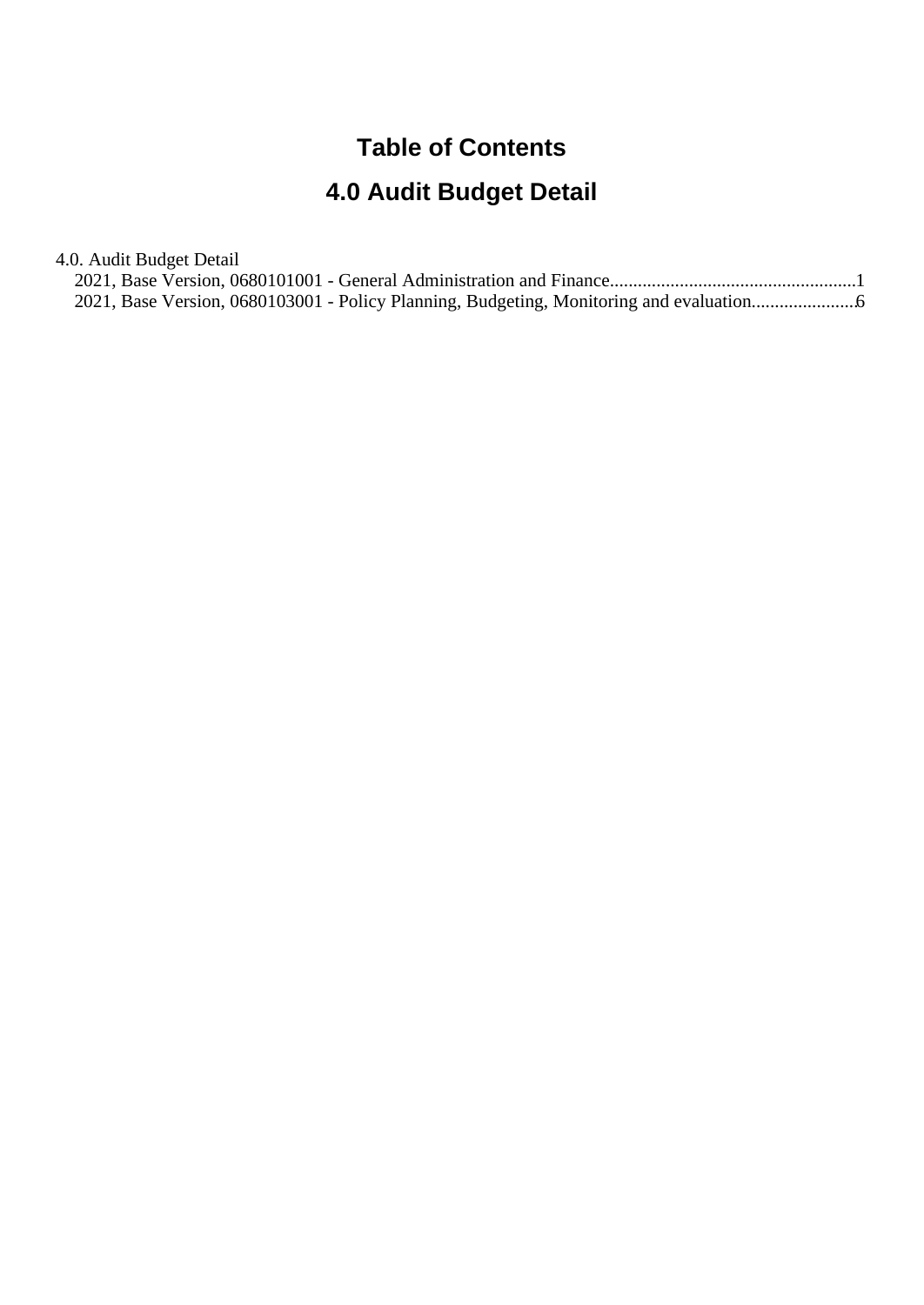<span id="page-1-0"></span>

| 0680101001 - General Administration and Finance                              | 1,363,487 |
|------------------------------------------------------------------------------|-----------|
| 11001 - Central GoG & CF                                                     | 1,363,487 |
| 410401 - Strengthen the coordinating and administrative functions of regions | 1,070,500 |
| 06801 - Management And Administtration                                       | 1,070,500 |
| 06801001 - General Administration                                            | 244,867   |
| <b>Unspecified Project</b>                                                   | 244,867   |
| 085101 - Internal management of the organisation                             | 83,439    |
| 22101 - Materials and Office Consumables                                     | 21,439    |
| 2210101 - Printed Material and Stationery                                    | 15,000    |
| 2210102 - Office Facilities, Supplies and Accessories                        | 2,439     |
| 2210103 - Refreshment Items                                                  | 4,000     |
| 22105 - Travel and Transport                                                 | 47,000    |
| 2210502 - Maintenance and Repairs - Official Vehicles                        | 30,000    |
| 2210503 - Fuel and Lubricants - Official Vehicles                            | 7,000     |
| 2210504 - Car Rental/Leasing                                                 | 10,000    |
| 22107 - Training, Seminar and Conference Cost                                | 15,000    |
| 2210702 - Seminars/Conferences/Workshops/Meetings Expenses - Foreig          | 15,000    |
| 085205 - Personnel and Staff Management                                      | 161,428   |
| 22107 - Training, Seminar and Conference Cost                                | 161,428   |
| 2210702 - Seminars/Conferences/Workshops/Meetings Expenses -Foreig           | 71,428    |
| 2210710 - Staff Development                                                  | 90,000    |
| 06801002 - Policy Planning Budgetting and Monitoring and Evaluation          | 670,923   |
| <b>Unspecified Project</b>                                                   | 670,923   |
| 085301 - Budget Preparation                                                  | 147,857   |
| 22107 - Training, Seminar and Conference Cost                                | 147,857   |
| 2210702 - Seminars/Conferences/Workshops/Meetings Expenses - Foreig          | 27,857    |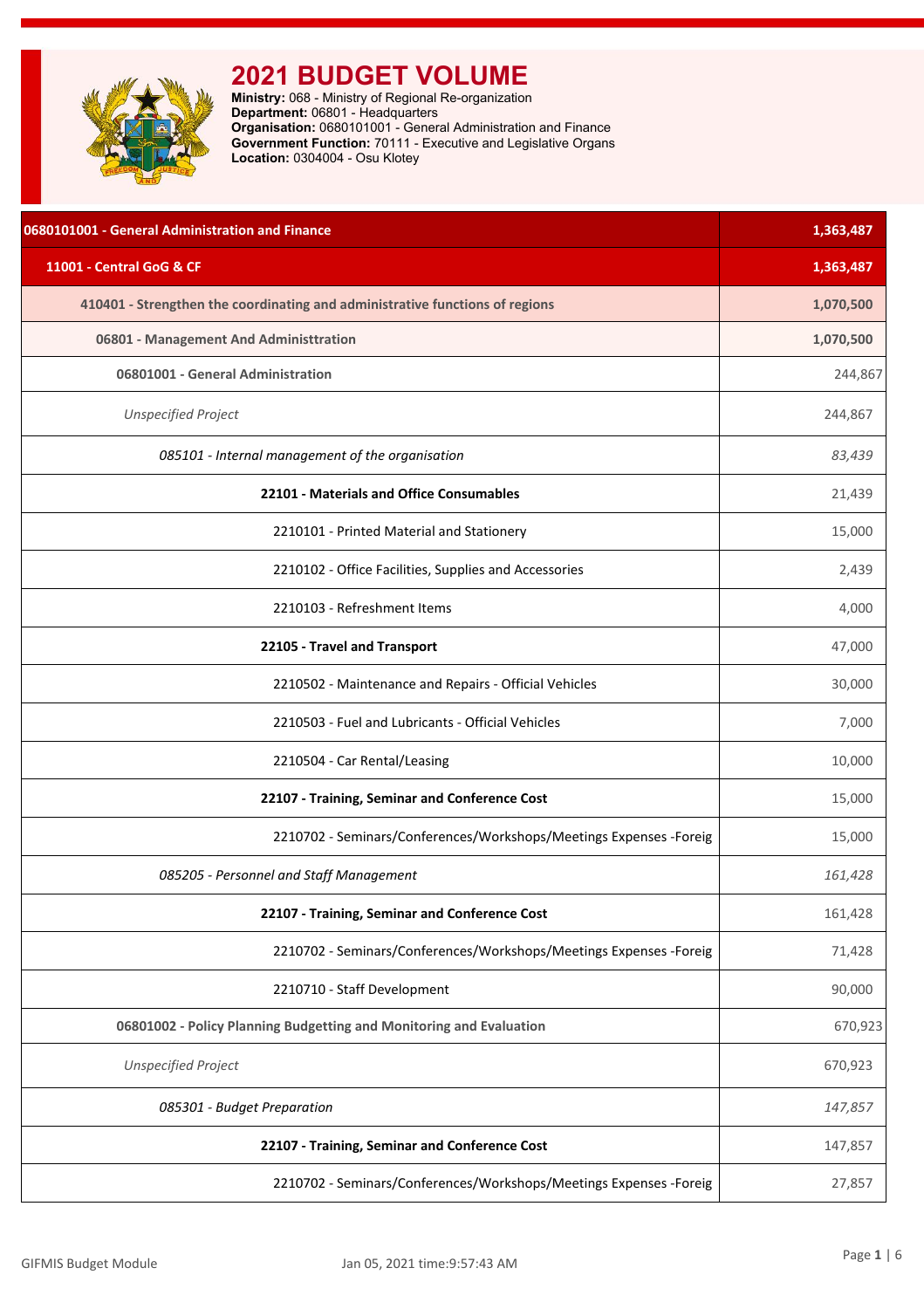

| 2210709 - Seminars/Conferences/Workshops - Domestic                  | 120,000 |
|----------------------------------------------------------------------|---------|
| 085302 - Budget Performance Reporting                                | 7,142   |
| 22107 - Training, Seminar and Conference Cost                        | 7,142   |
| 2210709 - Seminars/Conferences/Workshops - Domestic                  | 7,142   |
| 085601 - Planning and Policy Formulation                             | 138,928 |
| 22107 - Training, Seminar and Conference Cost                        | 58,928  |
| 2210702 - Seminars/Conferences/Workshops/Meetings Expenses -Foreig   | 40,000  |
| 2210705 - Hotel Accommodation                                        | 18,928  |
| 22108 - Consultancy Expenses                                         | 80,000  |
| 2210801 - Local Consultants Fees (Companies)                         | 80,000  |
| 085602 - Publication and dissemination of Policies and Programmes    | 35,714  |
| 22101 - Materials and Office Consumables                             | 4,714   |
| 2210101 - Printed Material and Stationery                            | 4,714   |
| 22107 - Training, Seminar and Conference Cost                        | 13,000  |
| 2210711 - Public Education and Sensitization                         | 13,000  |
| 22108 - Consultancy Expenses                                         | 18,000  |
| 2210803 - Other Consultancy Expenses                                 | 18,000  |
| 085603 - Policies and Programme Review Activities                    | 41,214  |
| 22101 - Materials and Office Consumables                             | 12,000  |
| 2210101 - Printed Material and Stationery                            | 12,000  |
| 22105 - Travel and Transport                                         | 20,214  |
| 2210510 - Other Night allowances                                     | 20,214  |
| 22107 - Training, Seminar and Conference Cost                        | 9,000   |
| 2210702 - Seminars/Conferences/Workshops/Meetings Expenses - Foreig  | 9,000   |
| 085701 - Management and Monitoring Policies, Programmes and Projects | 290,068 |
| 22105 - Travel and Transport                                         | 6,526   |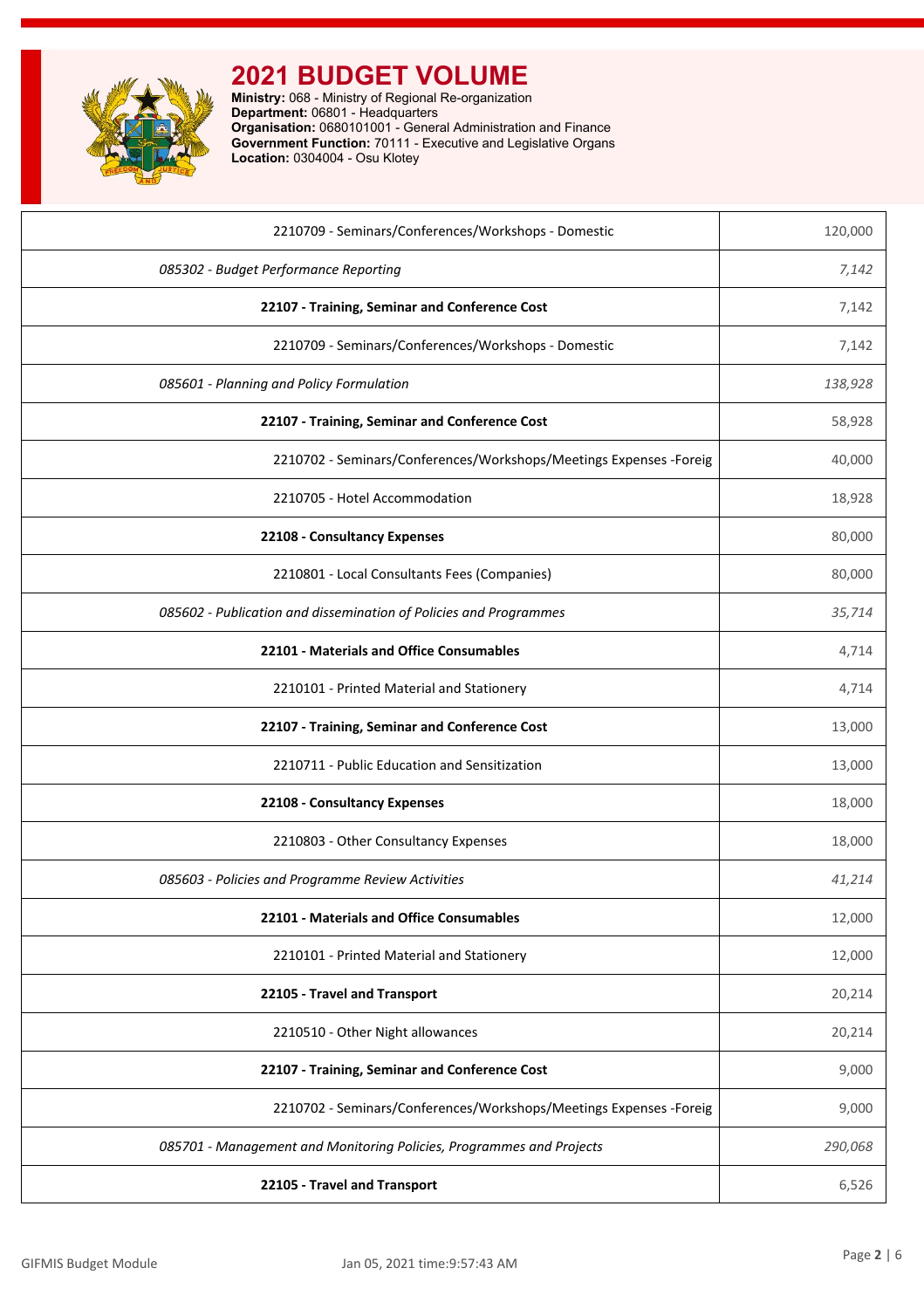

| 2210510 - Other Night allowances                                    | 6,526   |
|---------------------------------------------------------------------|---------|
| 22107 - Training, Seminar and Conference Cost                       | 238,542 |
| 2210702 - Seminars/Conferences/Workshops/Meetings Expenses - Foreig | 6,542   |
| 2210705 - Hotel Accommodation                                       | 94,000  |
| 2210709 - Seminars/Conferences/Workshops - Domestic                 | 90,000  |
| 2210711 - Public Education and Sensitization                        | 48,000  |
| 22108 - Consultancy Expenses                                        | 45,000  |
| 2210801 - Local Consultants Fees (Companies)                        | 10,000  |
| 2210803 - Other Consultancy Expenses                                | 35,000  |
| 085702 - Evaluaion and Impact Assesment Activities                  | 10,000  |
| 22107 - Training, Seminar and Conference Cost                       | 10,000  |
| 2210709 - Seminars/Conferences/Workshops - Domestic                 | 10,000  |
| 06801003 - Research Statistics and Information                      | 135,496 |
| <b>Unspecified Project</b>                                          | 135,496 |
| 085801 - Research and Development                                   | 24,785  |
| 22101 - Materials and Office Consumables                            | 4,785   |
| 2210101 - Printed Material and Stationery                           | 4,785   |
| 22107 - Training, Seminar and Conference Cost                       | 20,000  |
| 2210701 - Training Materials                                        | 10,000  |
| 2210705 - Hotel Accommodation                                       | 10,000  |
| 086101 - Software Acquisition and Development                       | 28,571  |
| 22106 - Repairs and Maintenance                                     | 28,571  |
| 2210622 - Maintenance of Computer Software                          | 28,571  |
| 086102 - Computer hardwares and accessories                         | 6,428   |
| 22106 - Repairs and Maintenance                                     | 6,428   |
| 2210623 - Maintenance of Office Equipment                           | 6,428   |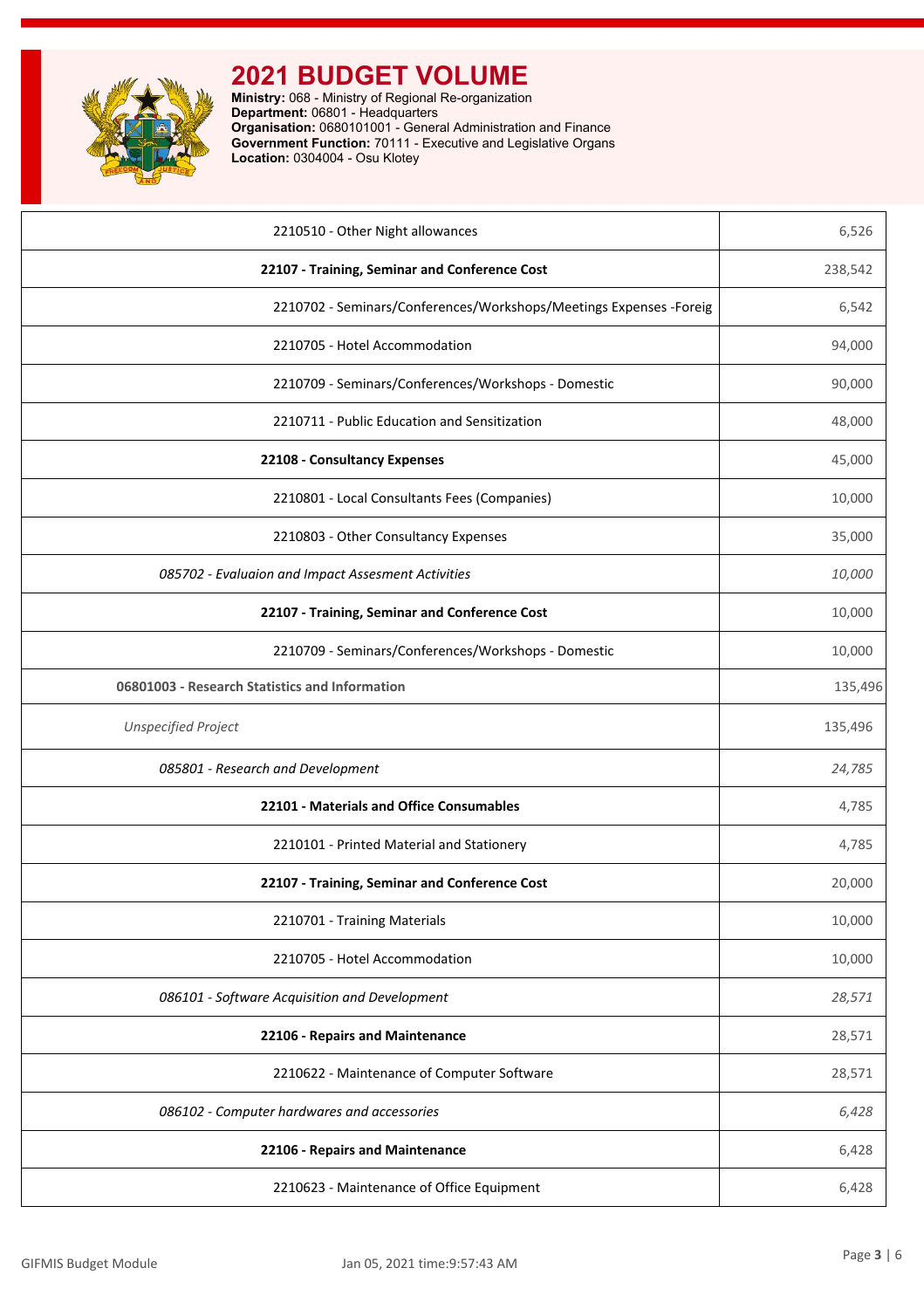

| 086103 - Software Licensing and support                             | 11,428 |
|---------------------------------------------------------------------|--------|
| 22106 - Repairs and Maintenance                                     | 11,428 |
| 2210622 - Maintenance of Computer Software                          | 11,428 |
| 086201 - Protocol Services                                          | 10,714 |
| 22107 - Training, Seminar and Conference Cost                       | 10,714 |
| 2210711 - Public Education and Sensitization                        | 10,714 |
| 086202 - Media Relations                                            | 7,142  |
| 22107 - Training, Seminar and Conference Cost                       | 7,142  |
| 2210711 - Public Education and Sensitization                        | 7,142  |
| 086203 - Information, Education and Communication                   | 23,214 |
| 22107 - Training, Seminar and Conference Cost                       | 23,214 |
| 2210709 - Seminars/Conferences/Workshops - Domestic                 | 8,214  |
| 2210711 - Public Education and Sensitization                        | 15,000 |
| 086204 - Publications, Campaigns and Programmes                     | 23,214 |
| 22101 - Materials and Office Consumables                            | 10,000 |
| 2210101 - Printed Material and Stationery                           | 10,000 |
| 22107 - Training, Seminar and Conference Cost                       | 13,214 |
| 2210709 - Seminars/Conferences/Workshops - Domestic                 | 3,214  |
| 2210711 - Public Education and Sensitization                        | 10,000 |
| 06801004 - Internal Audit                                           | 19,214 |
| <b>Unspecified Project</b>                                          | 19,214 |
| 085501 - Internal Audit Operations                                  | 1,357  |
| 22107 - Training, Seminar and Conference Cost                       | 1,357  |
| 2210702 - Seminars/Conferences/Workshops/Meetings Expenses - Foreig | 1,357  |
| 085502 - External Audit Operations                                  | 17,857 |
| 22111 - Other Charges and Fees                                      | 17,857 |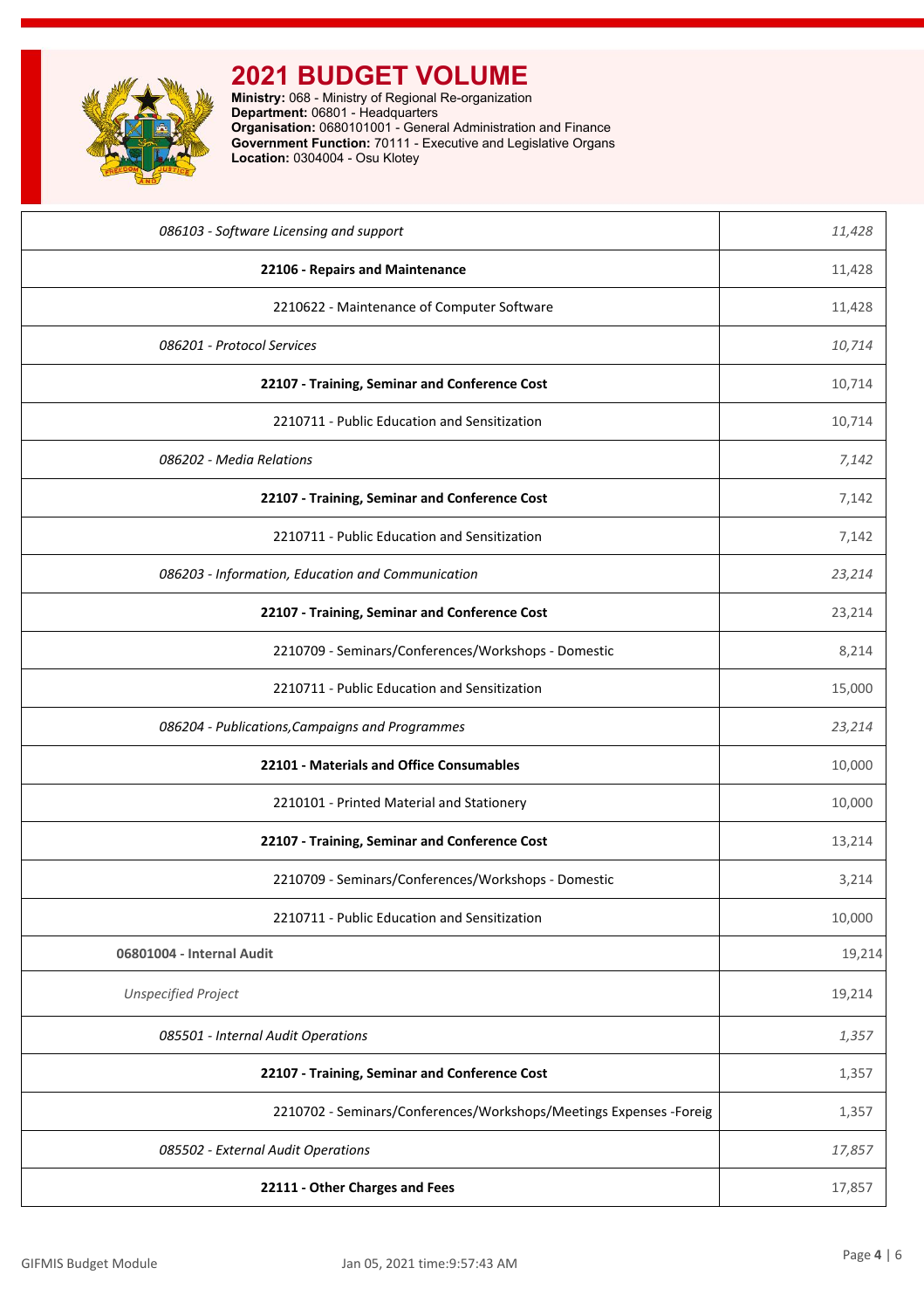

| 2211103 - Audit Fees                   | 17,857  |
|----------------------------------------|---------|
| <b>Unspecified Policy</b>              | 292,987 |
| 06801 - Management And Administtration | 292,987 |
| 06801001 - General Administration      | 292,987 |
| <b>Unspecified Project</b>             | 292,987 |
| <b>Unspecified Operations</b>          | 292,987 |
| 2111001 - Established Post             | 127,542 |
| 21112 - Other Allowances               | 165,445 |
| 2111203 - Car Maintenance Allowance    | 2,000   |
| 2111213 - Watchman Allowance           | 6,417   |
| 2111227 - Clothing Allowance           | 4,263   |
| 2111233 - Entertainment Allowance      | 4,263   |
| 2111234 - Fuel Allowance               | 15,000  |
| 2111236 - Housing Subsidy/Allowance    | 9,151   |
| 2111238 - Overtime Allowance           | 41,957  |
| 2111245 - Domestic Servants Allowance  | 8,266   |
| 2111247 - Utility Allowance            | 4,914   |
| 2111248 - Special Allowance/Honorarium | 69,214  |